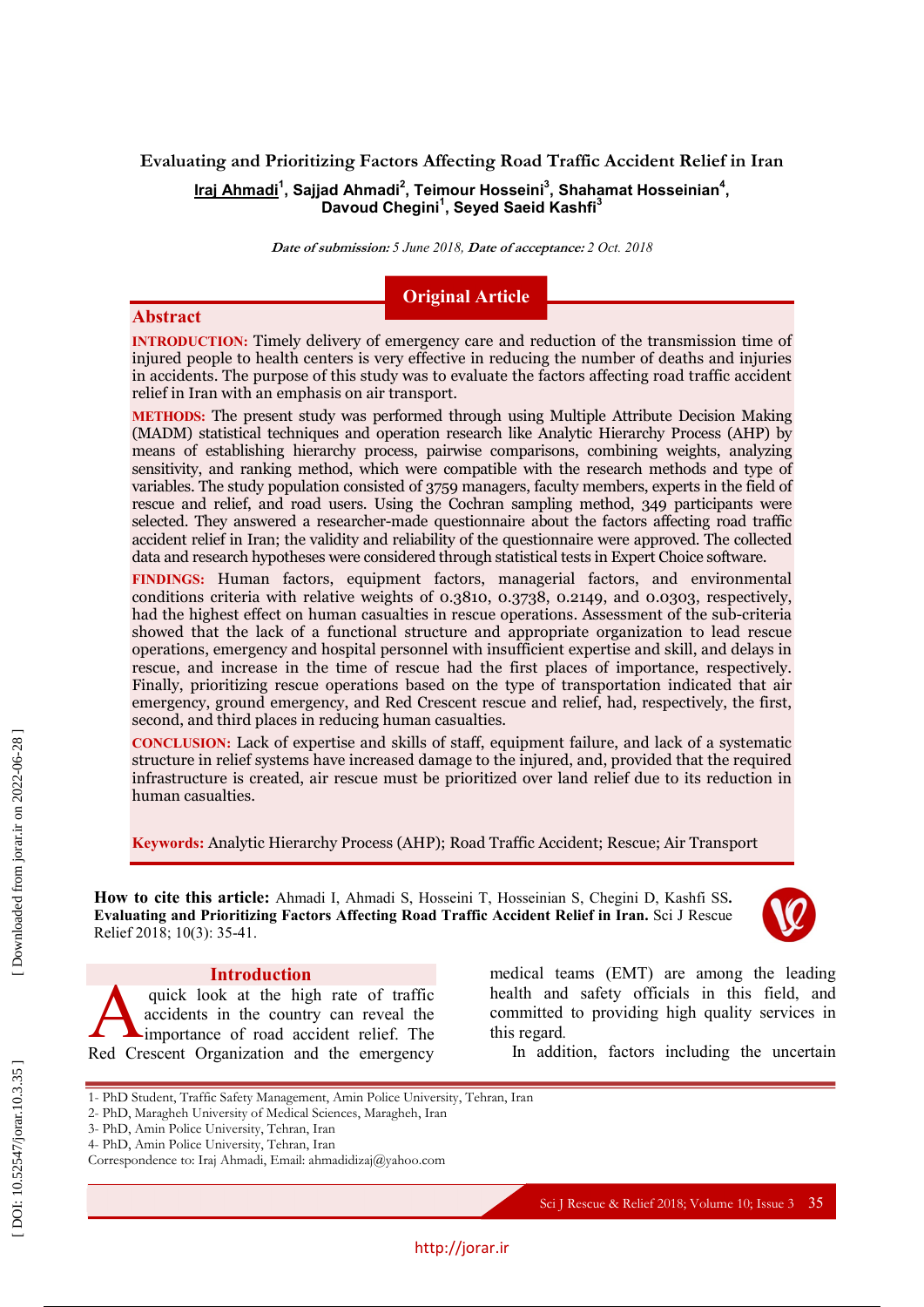nature of the incidents, deficiencies in timely preparedness, management of the accident scene, inadequate expertise and experience in transferring the injured, improper provision of advanced life support (ALS) and basic life support (BLS), lack of appropriate equipment, adverse environmental conditions, and several other factors provide the ground s for disruption and risk as well as reduced quality of road rescue operations. Therefore, the increased risk causes increased injuries and deaths, and ultimately high costs to the relief system and the injured individuals. One of the key elements of safety management systems is hazard identification, risk assessment, and their control, helping the experts to make reasonable decisions to reduce the probability of accidents and the severity of their consequences trough performing the necessary investigations (1).

As a medical relief system, air rescue has certain advantages such as reduced travel time and the ability to provide relief in urban and rural areas and even the seas, although these facilities are closely related to the geographical location of the region and the capability of the system. In many provinces, rescue helicopters play the role of a backup team, and their most important task is to transport patients to the nearest hospital center. The unique facilities of helicopters to deliver fast, stable, and effective service s are in contrast with the planning problems and high cost of this system, which has reduced its acceptability in third world countries (2).

The injured people rescued by the air rescue system will benefit from its three main features compared to the road rescue system during the early moments of the relief operation. The important advantages of this system include access to impassable areas, reduction in initial rescue time, and faster transfer of the injured to medical centers. Therefore, from a functional viewpoint, comparing the two abovementioned relief systems , given the large number of people rescued from inevitable death by air ambulances , will yield a definite result (3).

In Iran, due to functional problems such as the lack of facilities for helicopters to be deployed in all hospitals, less attention has been paid to their use to transfer patients from one medical center to another. One of the most important issues in providing timely services to the individuals in need of rescue is the optimal location of deployment of the helicopters (4).

Establishing a base in any urban study area can provide the fastest service to patients ; however , given the limitations in urban spaces and lack of access to sufficient helicopters and trained personnel, advanced studies to determine optimal locations for rescue centers, especially in residential areas is of paramount importance (5).

In a study on patients transported by rescue helicopters to Imam Khomeini Hospital in Tehran, Iran, Alamdari et al. found that out of 158 patients studied, 92% were injured by an accident and the average time between patient arrival at the emergency room and the first physician visit was 23 minutes. They concluded that the use of an appropriate criterion for screening of air rescue patients was necessary (6).

Farahani Deljoo et al. employed the Healthcare Failure Mode and Effect Analysis (HFMEA) model to identify and analyze potential errors in road rescue operations and divided the road rescue operations into 2 processes, 12 sub -processes, and 3 activities (7). They identified potential analysis and errors for each activity; in total, of the errors identified, 48%, 24%, and 11% was associated with manpower, equipment failure, method and process, respectively, with the rest related to the system, environment, and etc. (7).

Shiri et al. indicated that there was a positive relationship between different geographical, human, socio -educational, and logistic (support) factors of road rescue posts and decrease in the number of casualties leading to death in roads of Ilam, Iran (8). Additionally, equipping and upgrading road rescue posts in their different dimensions can have a positive impact on reducing road accidents in Ilam among drivers of different types of vehicles (8). Rasouli et al. have reported similar results (9).

An investigation by Rasaeipour and Ghafari showed that suitability and timeliness are among the most important determiners of the quality of services (10). In addition, Ghezavati and Soltanzadeh found that the effective location of the relief equipment prior to a crisis is one of the most important strategies to improve performance and decrease delay in relief (11).

The present study was conducted with the aim to evaluate and prioritize the factors effective on road traffic accident relief in Iran using the analytic hierarchy process (AHP) method , and to examine the facilities and limitations of air relief taking into account its costs and cost -benefit analyses on the application of this system .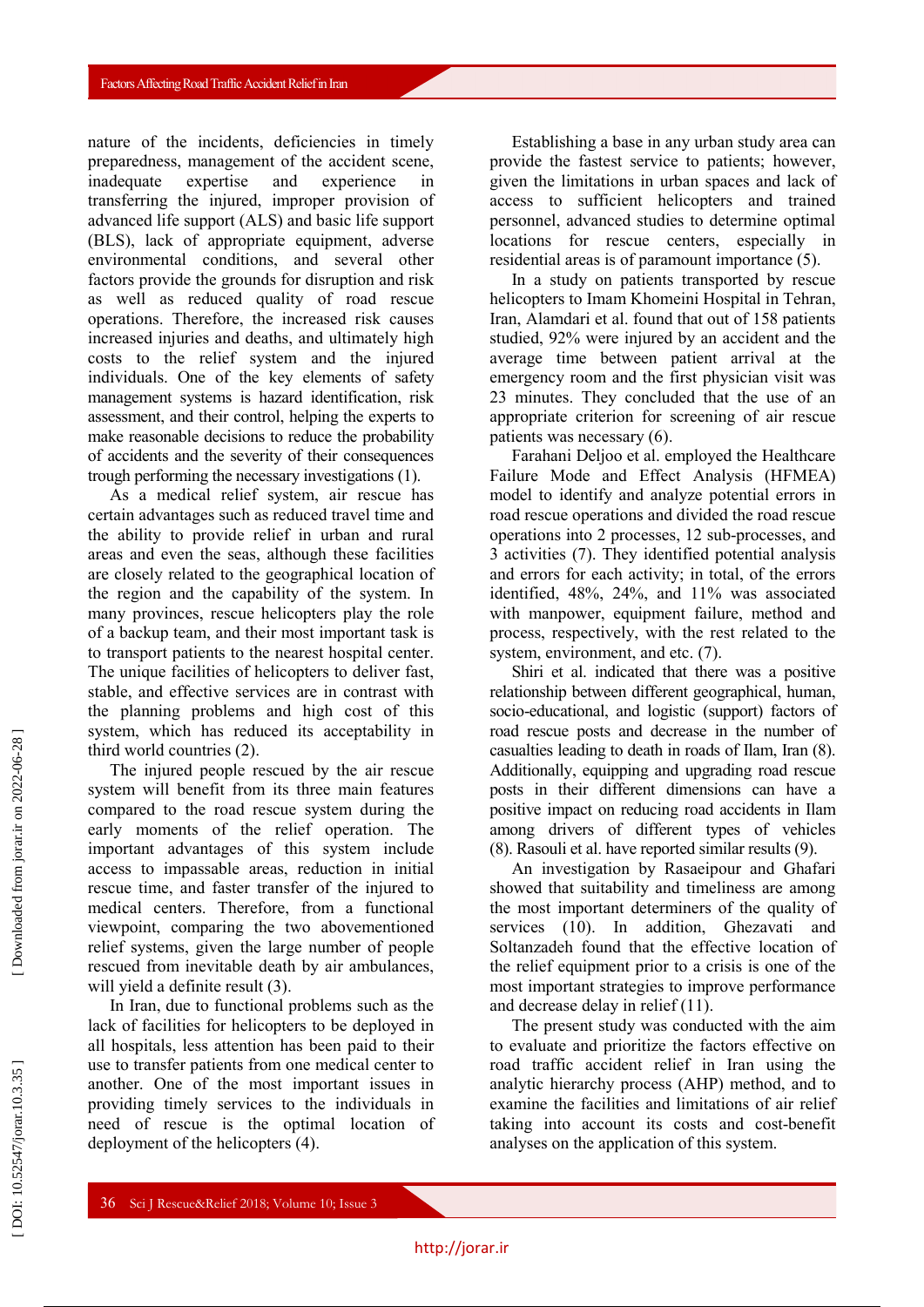#### **Methods**

This study was of the library type in terms of data collection, applied in terms of purpose and nature of the subject studied, descriptive in terms of the research method and area of social investigations, descriptive -analytical in terms of approach and problem -solving manner, and survey in terms of data collection method. The statistical population of the study included managers, professors, rescue and traffic specialists, and road users in Tehran, Iran. The total statistical population consisted of 3759 individuals, 349 of whom were selected based on the Cochran sampling formula.

Then, using a researcher -made questionnaire, the validity and reliability of which were examined, factors affecting traffic accident relief were identified. Then, using statistical techniques and Multiple Attribute Decision Making (MADM) operational research, including AHP, the factors affecting traffic accident relief were ranked. Moreover, the Expert Choice software (version 9, Expert Choice Inc., Pittsburgh, PA, USA) was utilized to reduce the time of conducting this study .

#### **Findings**

In this study, 4 main criteria were specified in order to prioritize the factors contributing to the increase in traffic accident casualties in rescue, including human factor, equipment factor, management and procedures factor, performance, and environmental circumstances. Then, the pairwise comparisons matrix of decision -making was obtained after constructi o n of the model in the Expert Choice software and entry of the pairwise comparisons of indices and weight of the criteria and sub -criteria. The AHP analysis revealed that the human, equipment, management, and environmental condition criteria with relative weights of 0.3810, 0.3738, 0.2149, and 0.0303, respectively, had the highest effect on increasing relief in traffic accidents. The inconsistency rate of the pairwise comparisons was found to be 0.02 , and since it was less than 0.1, these comparisons were acceptable.

In the prioritization of relief based on the type of vehicle, air relief, ground emergency, Red Crescent relief, rail relief, and marine relief with a relative weight of 0.3150, 0.3130, 0.2900, 0.0470, and 0.0350 ranked first to fifth , respectively , in terms of effect on reducing human casualties.

Table 1 demonstrates the ranking of the subscales and prioritization of the sub -criteria of the factors affecting traffic accident relief. It is observed that the lack of a common structure of the case with a relative weight of 0.2380 with the first priority had the greatest role in providing relief in traffic accidents. Furthermore, the lack of expertise and sufficient skills of the rescuers and hospital staff, delay in relief and increase of relief time, lack of air emergency facilities, lack of ground emergency equipment (motorbike and automotive), deficiency in relief and hospital equipment, inappropriate climatic conditions, and lack of a comprehensive information management system with a relative weight of 0.0900, 0.0735, 0.0690, 0.0600, 0.0549, 0.0021, and 0.0012 ranked first to seventh, respectively .

#### **Discussion**

In this study, 4 main criteria with 22 sub -criteria were identified as effective factors in increasing human casualties in road traffic accident rescue and relief. In order of impact, these criteria were human, equipment, management and procedures, performance, and environmental conditions, respectively. In addition, various potential causes of errors that could interrupt or disrupt the process were identified. After analyzing the system errors, corrective actions in the system can contribute to improving the desired process and enhancing the safety of activities.

In the ranking of the subscales, the lack of a common structure and suitable organization to conduct the rescue operations, the lack of expertise and sufficient skills of the rescuers and hospital staff, delay in relief and increase of relief time, lack of air emergency facilities, and lack of ground emergency equipment (motorbike and automotive) ranked first to fifth, respectively.

In relief prioritization by vehicle type, EMT, Red Crescent relief, rail relief, and marine rescue, respectively, had the greatest effect on reducing human casualties.

The results of the present study are consistent with those of the studies by Haghani and Oh (12), Ozdamar et al. (13), Campbell et al. (14), Rasouli et al. (9), Ghezavati and Soltanzadeh (11), and Farahani Deljoo et al. (7) Therefore, it is recommended that measures be taken to improve each of the criteria and sub -criteria and their causes in terms of education, equipment, process, technolog y, etc .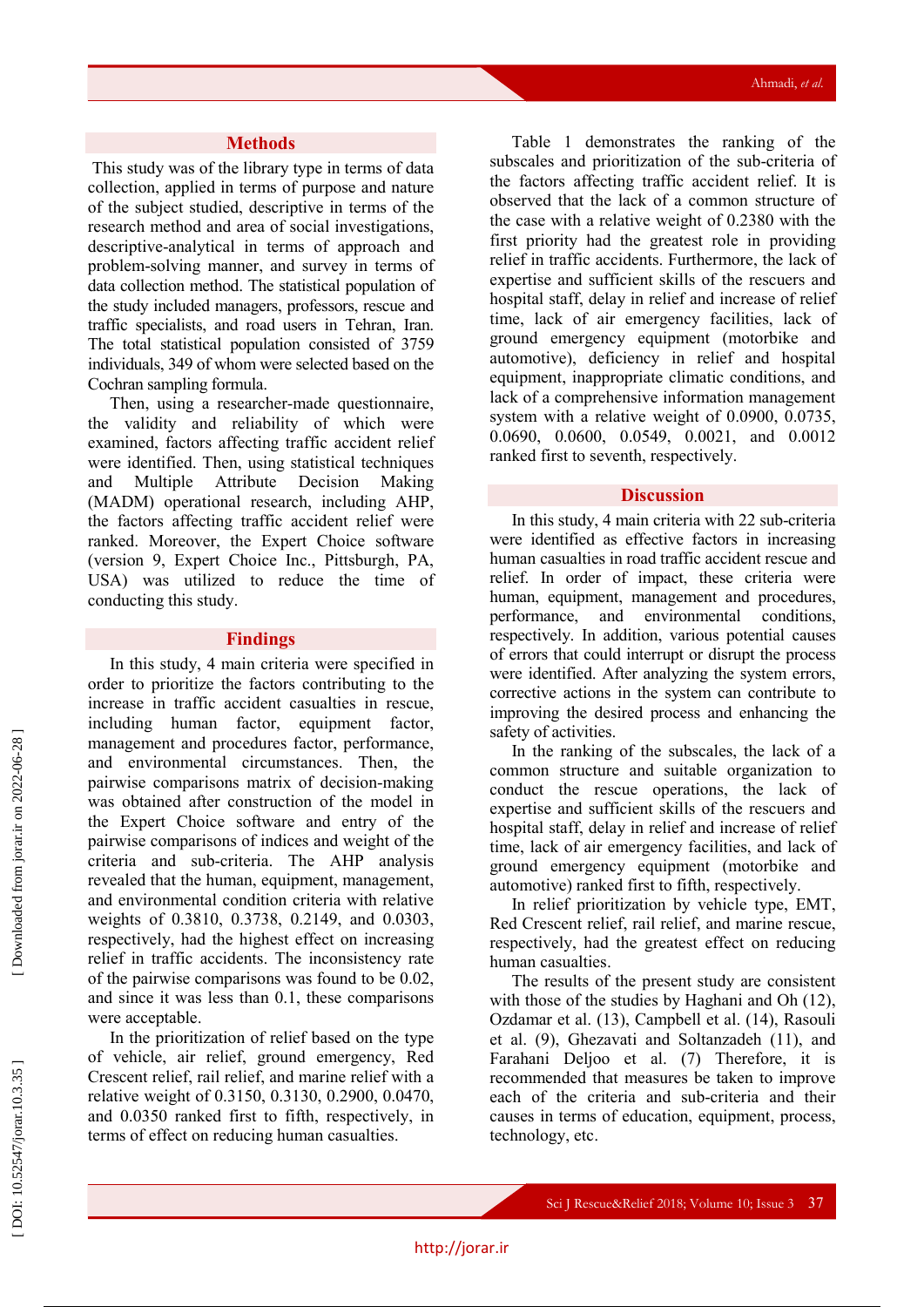| <b>Rank in total</b> | <b>Relative</b><br>weight | <b>Criteria</b>    | Sub-criteria                                                                                                                                             | <b>Rank</b> in the<br>sub-criteria | <b>Relative</b><br>weight |
|----------------------|---------------------------|--------------------|----------------------------------------------------------------------------------------------------------------------------------------------------------|------------------------------------|---------------------------|
| First                | 0.3810                    | Human factor       | Personnel depression                                                                                                                                     | 9                                  | 0.0543                    |
|                      |                           |                    | Insufficient expertise and skills of rescuers and hospital staff                                                                                         |                                    | 0.0900                    |
|                      |                           |                    | Insufficient training (knowledge of personnel and people)                                                                                                | 10                                 | 0.0450                    |
|                      |                           |                    | Human resources shortage                                                                                                                                 |                                    | 0.0547                    |
|                      |                           |                    | Rescue team mistaken routing                                                                                                                             | 19                                 | 0.0090                    |
|                      |                           |                    | Delay in relief and increase in relief time                                                                                                              |                                    | 0.0735                    |
|                      |                           |                    | Fatigue and lack of motivation of staff                                                                                                                  |                                    | 0.0545                    |
| Second               | 0.3738                    | Equipment          | Deficiency in air emergency facilities                                                                                                                   |                                    | 0.0669                    |
|                      |                           |                    | Lack of ground emergency facilities (motorbike and automotive)                                                                                           | 5                                  | 0.0600                    |
|                      |                           |                    | Failure of hospital and rescue equipment (procedure intervention equipment,<br>endotracheal tube, venipuncture, serum therapy, and neck collar fixation) | 6                                  | 0.0549                    |
|                      |                           |                    | Lack of a common electronic system                                                                                                                       | 11                                 | 0.0500                    |
|                      |                           |                    | Improper location and deployment of facilities, posts, and teams                                                                                         | 12                                 | 0.0490                    |
|                      |                           |                    | Failure to set up and launch new rescue posts                                                                                                            | 14                                 | 0.0460                    |
|                      |                           |                    | Lack of financial resources                                                                                                                              | 13                                 | 0.0470                    |
| Third                | 0.0303                    | Procedures,        | Defective rules and regulations                                                                                                                          | 20                                 | 0.0038                    |
|                      |                           | functions, and     | Inappropriate road conditions                                                                                                                            | 18                                 | 0.0100                    |
|                      |                           | environmental      | Inappropriate climatic conditions                                                                                                                        | 21                                 | 0.0021                    |
|                      |                           | conditions         | Mental issues governing the scene                                                                                                                        | 17                                 | 0.0144                    |
| Fourth               | 0.2149                    | Management factors | Lack of a common structure and suitable organization to conduct rescue operations                                                                        |                                    | 0.1600                    |
|                      |                           |                    | Parallel operation of the beneficiary organization in rescue                                                                                             | 15                                 | 0.0300                    |
|                      |                           |                    | Lack of a unit management and lack of inter-organizational coordination                                                                                  | 16                                 | 0.0237                    |
|                      |                           |                    | Lack of a comprehensive information management system using information networks                                                                         | 22                                 | 0.0012                    |

## **Table 1.** Criteria and sub-criteria of factors affecting road traffic accident relief using the Expert Choice software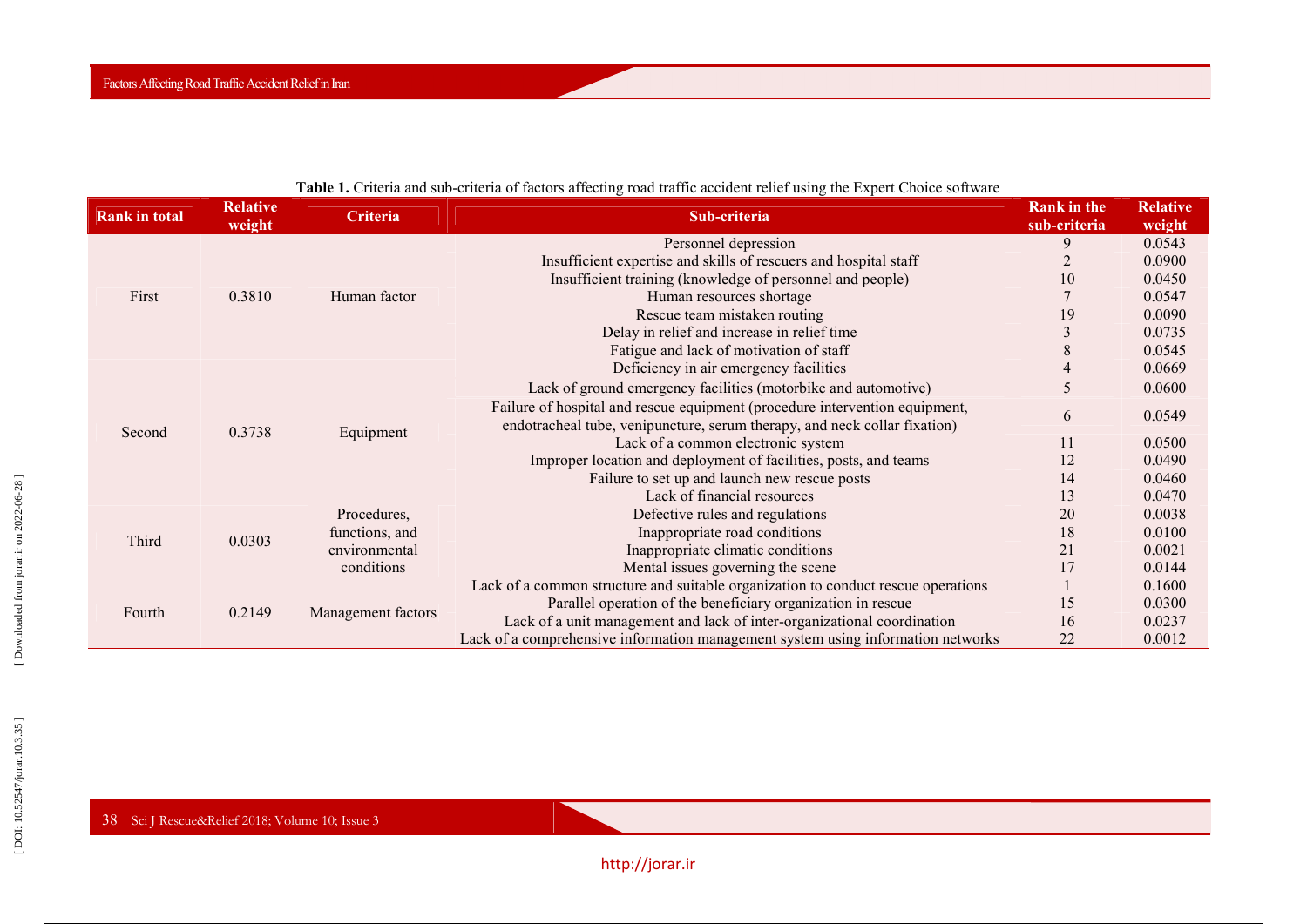Given the high percentage of human errors and equipment shortcomings, most of the measures must be related to these two criteria . Moreover, given the nature of these operations, which are human -centered processes, the serious attention of the organization toward specialized training of personnel involved in the relief process is required. In addition, in most cases, due to the inadequacy of the charts of the rescue teams, the relief teams encounter difficulties while delivering services: moreover, procedures such as venipuncture, emergency treatment, etc. are not performed due to a lack of technicians, which, in some cases, endangers the lives of the injured individuals. In some cases, the type and causes of errors are such that it involves all or part of the responsible organs in the rescue process. In such cases, the provision of solution s and problem solving by the Red Crescent and the EMT alone are not effective, rather it is necessary to design some kind of interactive decision -making between the partner organizations , specify the way in which each of them operates, and reexamin e their relationship.

Management criteria (lack of a suitable systematic structure for directing rescue operations, parallel operation of the organization in rescue provision, lack of a unified management lack of inter -organizational coordination, and lack of a comprehensive information management system using information networks) are also effective in increasing human relief casualties. Additionally, although the existing guidelines have separately described the tasks of each organ in traffic accidents, the lack of coordination has sometimes led to irreparable consequences; the formation of a unified organization by the merging these organs can be a solution to this issue .

It can be claimed that implementing a scientific system to document potential defects and errors (human, process, equipment, management, etc.) in road rescue procedures provides the primary information required to assess the safety and health of the rescue operations in a desirable way. It is worth noting that careful assessment and improvement of these activities can minimize the possibility of errors and their consequences in a preventive manner, provide the ground s for the improvement of the quality of services, diminish the risk s of rescue operations, reduce casualties and mental and

physical injuries in the injured and rescue personnel, and improv e resource management in relief organizations. Haghani and Oh performed a case study on relief in cris es with the consideration of a diversity of goods and networks, and assuming that the goods move from one node to the next, they allocated the shortest time to the most important goods and defined the capacity of the commodity -transmission system as a function of time (12). Their objective was to minimize travel costs . To do this, they employed a heuristic approach , assuming 3 transport models, 3 points of departur e, and 2 destinations (12).

Furthermore, Ozdamar et al. addressed the logical coordination of relief operations, focusing on the transfer of the injured to relief centers (13). An important part of their model was related to the allocation of medical teams to rescue centers ; however , they ignored the location of the clinics (13). Sheu modeled a logical network consisting of relief centers, commodity distribution centers, and relief demanding points , and proposed that this model be considered in the phases of predicting relief time changes, categorizing the affected areas, determining distribution priorities, and performing relief operations (15).

Tzeng et al. assessed a multipurpose relief distribution model to minimize travel costs and time , and maximize system satisfaction (4). Their network consisted of 5 warehouse points, 8 rescue demand points, and 4 commodity transfer stations (4). Moreover, Chern et al. studied a similar network consisting of 4 warehouses, 4 distribution stations, and 8 rescue demand points, in addition to refueling stations (16). They conducted their studies on the basis of two categories of demand: the input requests such as food, water, and medical relief, and the output requests such as the dead, injured, and the like (16).

In the study by Campbell et al., the average patient transfer time was 23.5 minutes, and despite using a helicopter as a fast , but costly device, the minimum patient visit time by the physician was 210 minutes after arrival (14). In a study carried out by Matsumoto et al. on using the air rescue system in Japan, it was found that the death rate was reduced by 30% and the number of people who fully recovered after using this system increased by about 150% (17).

The results of the presented study revealed that air relief ranks first among relief provision methods, and issues such as service provision in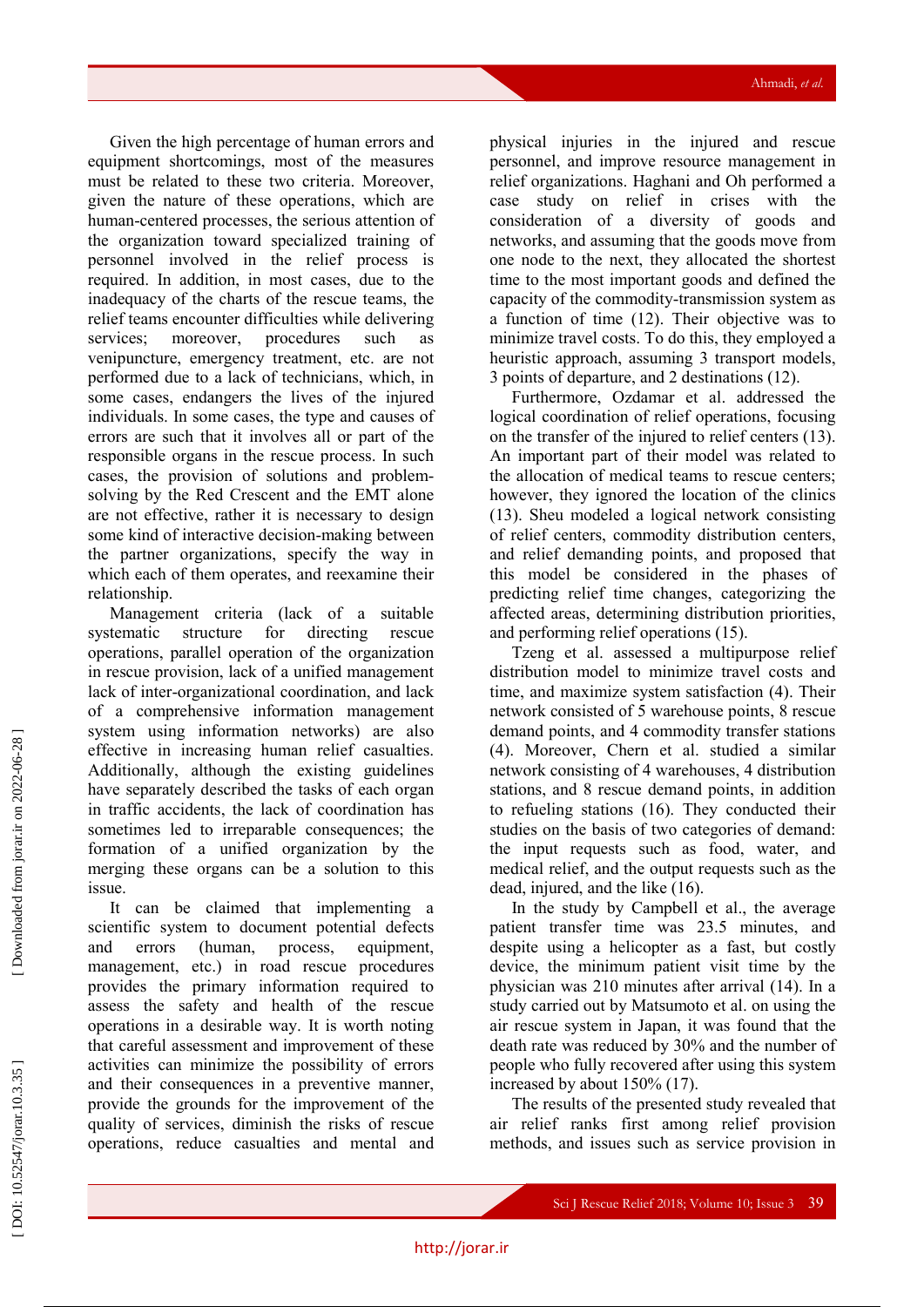times of lack of access to cars and inability to use cars in some areas, road closures and inaccessible areas, helicopter capability in sea relief, and the like are among the strengths of this system. Furthermore, the high cost of upgrading the air fleet, deploying the system comprehensively, and maintaining it are among the most important issues that have made difficulties for the planners and decision -makers in the extensive use of this system. Given the models presented, relief should be provided in such a way that the shortest distance traveled is achieved with the most productivity in the time consumed. However, due to the shortage of air rescue bases , the long distances between these bases, and the lack of rescue helicopter in the Iranian Red Crescent Society Rescue & Relief Organization, the wide and economical use of this system in the country is not feasible. In order to increase the efficiency of air relief systems, providing a suitable model for placement of helicopter bases at appropriate distances and provision of services at the shortest time with maximum speed and the shortest distance traveled can be helpful .

#### **Conclusion**

In this study, the factors affecting traffic accident relief were investigated with an emphasis on air rescue and the benefits, impacts, and limitations of using air relief systems. Based on the findings and the issues discussed in this study, the following proposals are made to modify these processes:

1. Establishing common structures and unified management in rescue and preventing the parallelism of the relevant organizations

2. Launching a common electronic system and intelligent transportation systems for relief and rescue routing and appropriate placement of rescue facilities, posts, and teams, preventing delays in relief, and increasing rescue and location time

Creating infrastructure and enhancing air emergency and ground emergency (motorbikes and automotive) facilities , and eliminating emergency equipment defects .

### **Conflict of Interests**

Authors have no conflict of interests.

#### **References**

- **1 .** Center for Chemical Process Safety (CCPS). Guidelines for Auditing process safety management systems. Hoboken, NJ: John Wiley & Sons; 2011.
- **2 .** Taylor CB, Stevenson M, Jan S, Middleton PM, Fitzharris M, Myburgh JA. A systematic review of the costs and benefits of helicopter emergency medical services. Injury 2010; 41(1): 10 -20.
- **3 .** Biewener A, Aschenbrenner U, Rammelt S, Grass R, Zwipp H. Impact of helicopter transport and hospital level on mortality of polytrauma patients. J Trauma 2004; 56(1): 94 -8.
- **4 .** Tzeng GH, Cheng HJ, Huang TD. Multi objective optimal planning for designing relief delivery systems. Transportation Research Part E: Logistics and Transportation Review 2007; 43(6): 673 -86.
- **5 .** Arafeh M. Combining Lean Concepts & Tools with the DMAIC Framework to Improve Processes and Reduce Waste. American Journal of Operations Research 2015; 5( 3): 209 -11 .
- **6 .** Alamdari S, Kalantari Meibodi M, Mohammadi P, Kariman H. Study of the demography of transferred patients to Tehran Imam Khomeini Hospital by relief helicopter. Sci J Rescue Relief 2010; 1(4): 48 -52. [In Persian]
- **7 .** Farahani Deljoo F, Azhari L, Saghehei E. Identification & assessment of the potential errors in relief and rescue operations in road accidents. Sci J Rescue Relief 2012; 4(1): 1 -10. [In Persian]
- **8 .** Shiri S, Soleimani Mehri M, Tardast H, Chaharsoughi Amin H, Rezania K, Nouri H. Investigating the effect of rescue and relief posts in reducing the number of road deaths and casualties in view of Ilam. Sci J Rescue Relief 2015; 6(4): 92-107. [In Persian]
- **9 .** Rasouli A, Asad -Amarji M, Rasouli N. Provide an optimal model for relief and communication of institutions in intrathecal networks. Proceedings of the  $12<sup>th</sup>$  Transportation and Traffic Engineering Conference of Iran; 2013 Feb 19 -20; Tehran, Iran. [In Persian]
- **10 .**Rasaeipour H, Ghafari K. Determining the optimal areas for the establishment of rescue vehicles for the purpose of service to the occupants with multiple objectives. Proceedings of the  $12<sup>th</sup>$  Transportation and Traffic Engineering Conference of Iran; 2013 Feb 19 -20; Tehran, Iran. [In Persian]
- **11 .** Ghezavati VR, Soltanzadeh F. Development of integrated location mapping, hierarchical ride guidance in emergency situations. Proceedings of